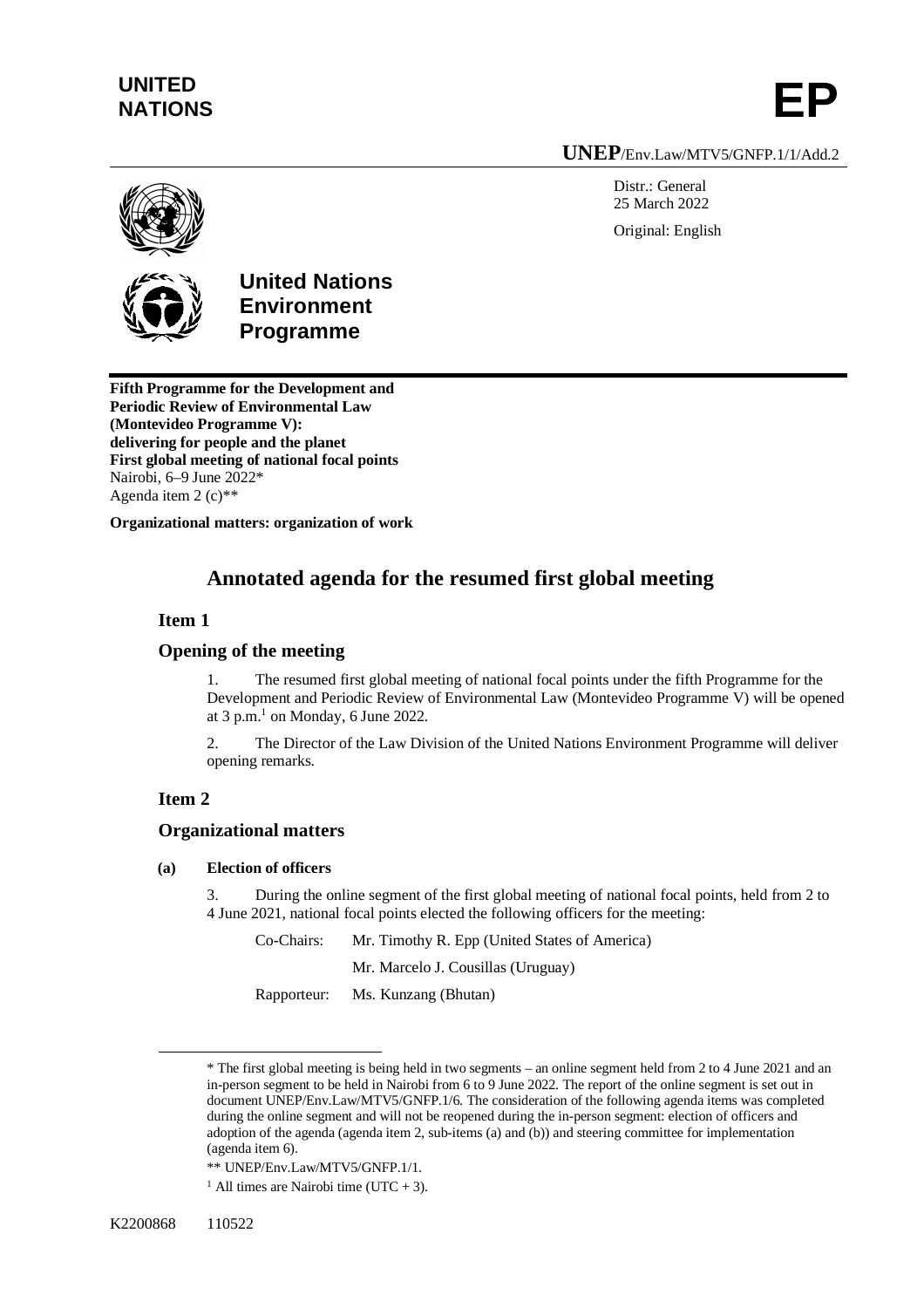### **(b) Adoption of the agenda**

4. The provisional agenda of the first global meeting was adopted by the national focal points during the online segment of the meeting, held in June 2021 (UNEP/Env.Law/MTV5/GNFP.1/1).

#### **(c) Organization of work**

5. In the light of the exceptional circumstances arising from the coronavirus disease (COVID-19) pandemic, the first global meeting is being held in two segments. The first segment was held online from 2 to 4 June 2021. The second segment will be held in Nairobi from 6 to 9 June 2022, with online participation available for those who cannot attend in person. During the resumed meeting, the Co-Chairs will invite national focal points to consider the proposed organization of work as set out in annex I to the present document. As is indicated in paragraph 10 below, national focal points may wish to defer the consideration of item 4 (c), "Emerging issues in environmental law", to allow for the full consideration of item 4 (b), "Priority areas for implementation". A list of documents produced to assist the national focal points in their work is set out in annex II to the present document.

## **Item 3**

#### **National focal points**

6. Paragraph 6 (a) (ix) of Montevideo Programme V requires the secretariat to maintain a current list of national focal points. Updated information on the status of nominations of national focal points as at 20 March 2022 is set out in document UNEP/Env.Law/MTV5/GNFP.1/3/Rev.1.

## **Item 4**

## **Implementation of the fifth Programme for the Development and Periodic Review of Environmental Law**

#### **(a) Status of implementation, activities and funding**

7. Paragraph 6 (a) (x) of Montevideo Programme V requires the secretariat to report on the implementation, activities and funding of the Programme on a biennial basis. During the resumed meeting, the secretariat will present an updated report outlining the status of implementation, activities and funding of the Programme as at 20 March 2022 (UNEP/Env.Law/MTV5/GNFP.1/2/Rev.1). The report also includes information on partnerships and stakeholder engagement (agenda item 5). National focal points will be invited to provide comments on the report to the secretariat.

#### **(b) Priority areas for implementation**

8. Paragraph 6 (b) (i) of Montevideo Programme V requires national focal points to identify priority areas for the implementation of the Programme. During the online segment, the secretariat presented a document (UNEP/Env.Law/MTV5/GNFP.1/4), proposing priority areas for implementation and modalities and mechanisms for providing related support to countries. After the discussion, national focal points agreed to focus their work on legal responses to address the air pollution crisis, identified as initial priority area 1 in the annex to that document, pending further consideration of priority areas for implementation during the resumed meeting.

9. Pursuant to the guidance provided by national focal points during the online segment of their first global meeting, the secretariat has prepared a revised document on priority areas for implementation for consideration by the national focal points during the resumed meeting (UNEP/Env.Law/MTV5/GNFP.1/4/Rev.1).

#### **(c) Emerging issues in environmental law**

10. Because of the limited time available for the resumed meeting and to enable full consideration of agenda item 4 (b), "Priority areas for implementation", national focal points may wish to defer the consideration of item 4 (c) to their second global meeting.

## **Item 5**

### **Partnerships and stakeholder engagement**

11. Paragraph 4 (e) of Montevideo Programme V states that the Programme will support collaboration and the promotion of partnerships across the United Nations and with other relevant entities, including civil-society organizations, in the field of environmental law. Paragraph 5 (c) of the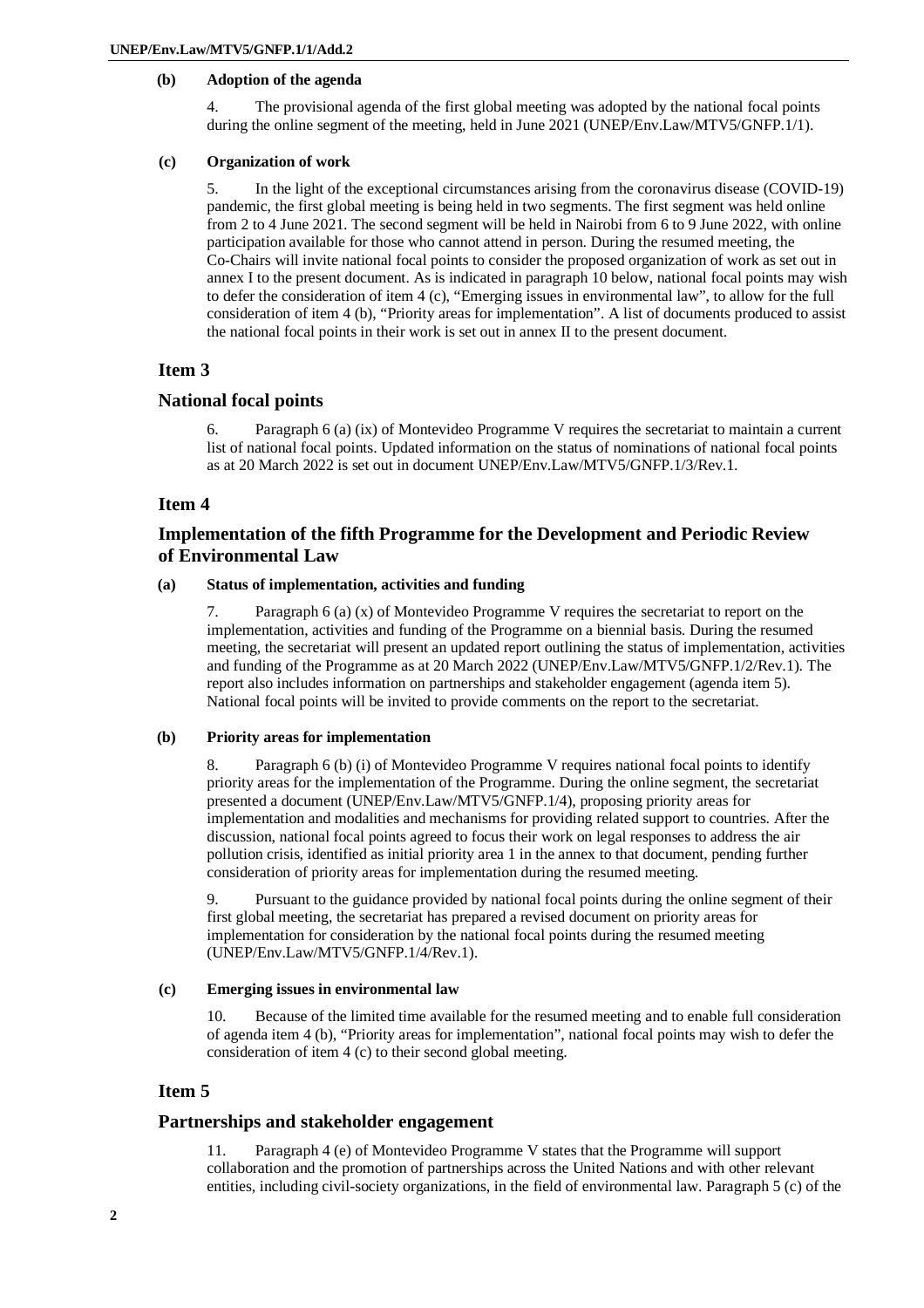Programme stipulates that the Programme and its activities will be developed and implemented in cooperation, coordination or partnership with relevant stakeholders, as appropriate, promoting public participation. Paragraph 6 (a) (vi) of the Programme states that the secretariat will foster the active participation of relevant stakeholders in the implementation of the Programme, and paragraph 6 (d) states that academics and eminent experts in the field of environmental law, relevant civil-society organizations and the private sector may be invited to assist in the implementation mechanism of the Programme, as appropriate and feasible. During the resumed meeting national focal points and stakeholders will be invited to provide comments on arrangements for partnerships and stakeholder engagement for the implementation of the Programme, focusing on the questions set out in document UNEP/Env.Law/MTV5/GNFP.1/7 on partnerships and stakeholder engagement.

### **Item 6**

#### **Steering committee for implementation**

#### **(a) Designation of the steering committee for implementation**

12. During the online segment in June 2021, in accordance with paragraph 6 (c) of Montevideo Programme V, the national focal points designated a steering committee for implementation to serve until the end of the second global meeting of national focal points.<sup>2</sup> Two members of the steering committee, Mr. Md. Ashfaqul Islam Babool (Bangladesh) and Ms. Tanja Pucelj-Vidović (Slovenia), have since resigned. Ms. Pucelj-Vidović has been replaced by Ms. Nataša Petrovčič and Mr. Md. Ashfaqul Islam Babool has been replaced by Mr. Mohammad Abdul Wadud Chowdhury.

#### **(b) Modalities of work for the steering committee for implementation**

13. In accordance with paragraph 6 (c) of Montevideo Programme V, the secretariat developed draft modalities of work for the steering committee for implementation, which were presented for consideration and possible adoption by the national focal points during the online segment (UNEP/Env.Law/MTV5/GNFP.1/5). The national focal points adopted the draft modalities of work, as set out in the annex to the report of the online segment (UNEP/Env.Law/MTV5/GNFP.1/6).

## **Item 7**

#### **Date and venue of the second global meeting of national focal points**

14. In the light of the planning challenges presented by the COVID-19 pandemic, national focal points may wish to request the secretariat to establish the dates and venue of the second global meeting of national focal points in consultation with the steering committee for implementation and to communicate the dates and venue to national focal points.

### **Item 8**

#### **Other matters**

15. The national focal points may wish to consider any other matters related to their work.

#### **Item 9**

#### **Adoption of the outcomes of the meeting**

16. During the in-person segment, the Co-Chairs will present a summary of the resumed meeting, which will be finalized by the Rapporteur with the assistance of the secretariat and circulated in writing to participants. A formal report of the in-person segment of the meeting will be prepared by the secretariat and circulated to participants in due course.

## **Item 10**

#### **Closure of the meeting**

17. It is expected that the Co-Chairs will close the meeting by 6 p.m. on 9 June 2022.

<sup>&</sup>lt;sup>2</sup> More information on the steering committee and its membership is available at <https://leap.unep.org/content/basic-page/steering-committee.>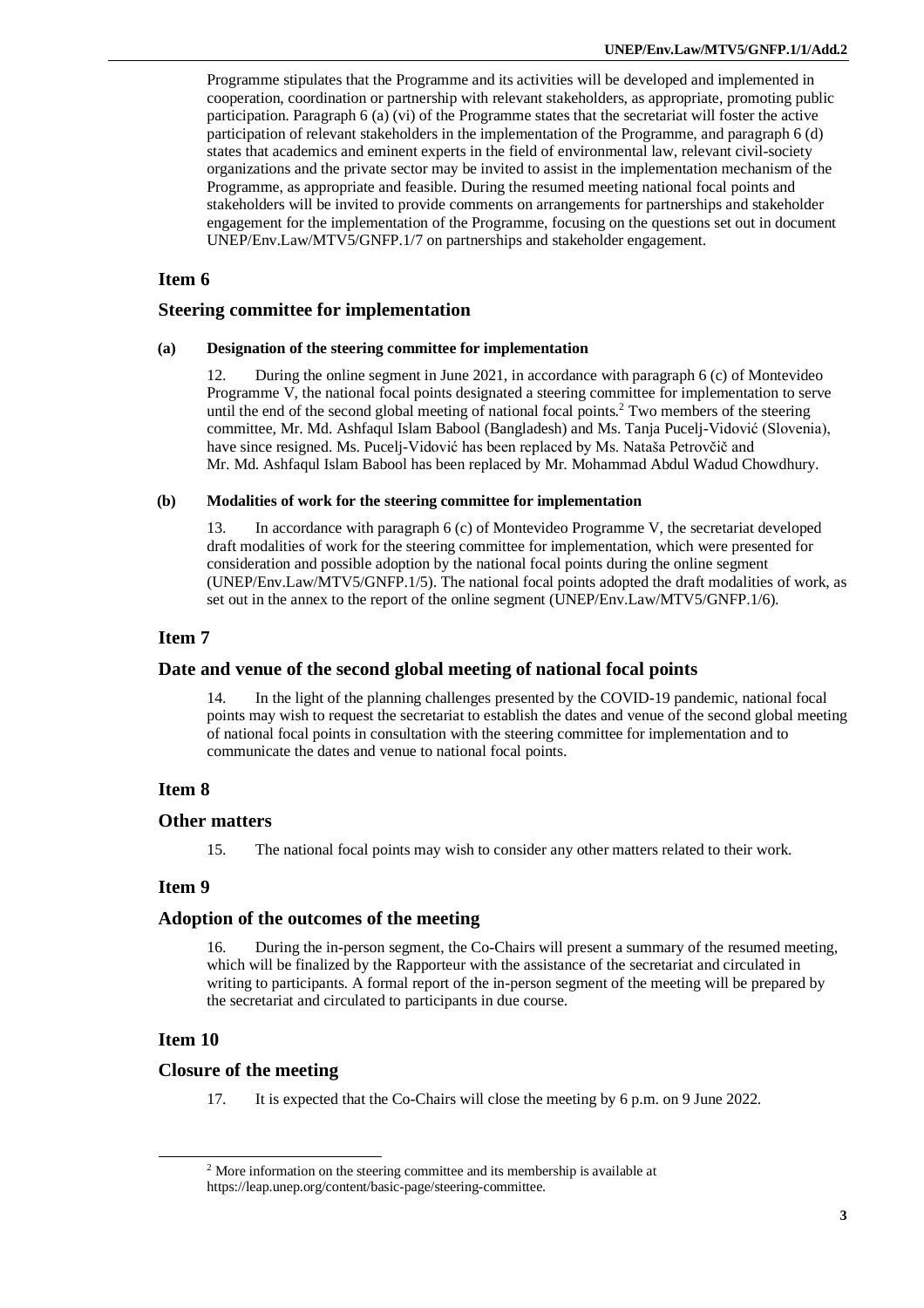## **Annex I**

|                                             | 6 June 2022                                                                  | 7 June 2022                                                | 8 June 2022                                                      | 9 June 2022                                                      |  |
|---------------------------------------------|------------------------------------------------------------------------------|------------------------------------------------------------|------------------------------------------------------------------|------------------------------------------------------------------|--|
| Plenary sessions<br>$3-6$ p.m. <sup>1</sup> | Side events will be held each morning                                        |                                                            |                                                                  |                                                                  |  |
|                                             | Opening of the meeting<br>(agenda item 1)                                    | Priority areas for<br>implementation<br>(agenda item 4(b)) | Priority areas for<br>implementation<br>(agenda item 4           | Partnerships and<br>stakeholder<br>engagement                    |  |
|                                             | Organization of work<br>(agenda item 2(c))                                   | (cont.)                                                    | $(b))$ (cont.)                                                   | (agenda item 5)<br>(cont.)                                       |  |
|                                             | National focal points<br>(agenda item 3)                                     |                                                            | Partnerships and<br>stakeholder<br>engagement<br>(agenda item 5) | Date and venue<br>of the second<br>global meeting                |  |
|                                             | Status of<br>implementation,<br>activities and funding<br>(agenda item 4(a)) |                                                            |                                                                  | of national focal<br>points<br>(agenda item 7)                   |  |
|                                             | Priority areas for<br>implementation                                         |                                                            |                                                                  | Other matters<br>(agenda item 8)                                 |  |
|                                             | (agenda item 4 (b))                                                          |                                                            |                                                                  | Adoption of the<br>outcomes of the<br>meeting<br>(agenda item 9) |  |
|                                             |                                                                              |                                                            |                                                                  | Closure of the<br>meeting (agenda<br>item $10$ )                 |  |

<sup>&</sup>lt;sup>1</sup> All times are Nairobi time (UTC + 3).